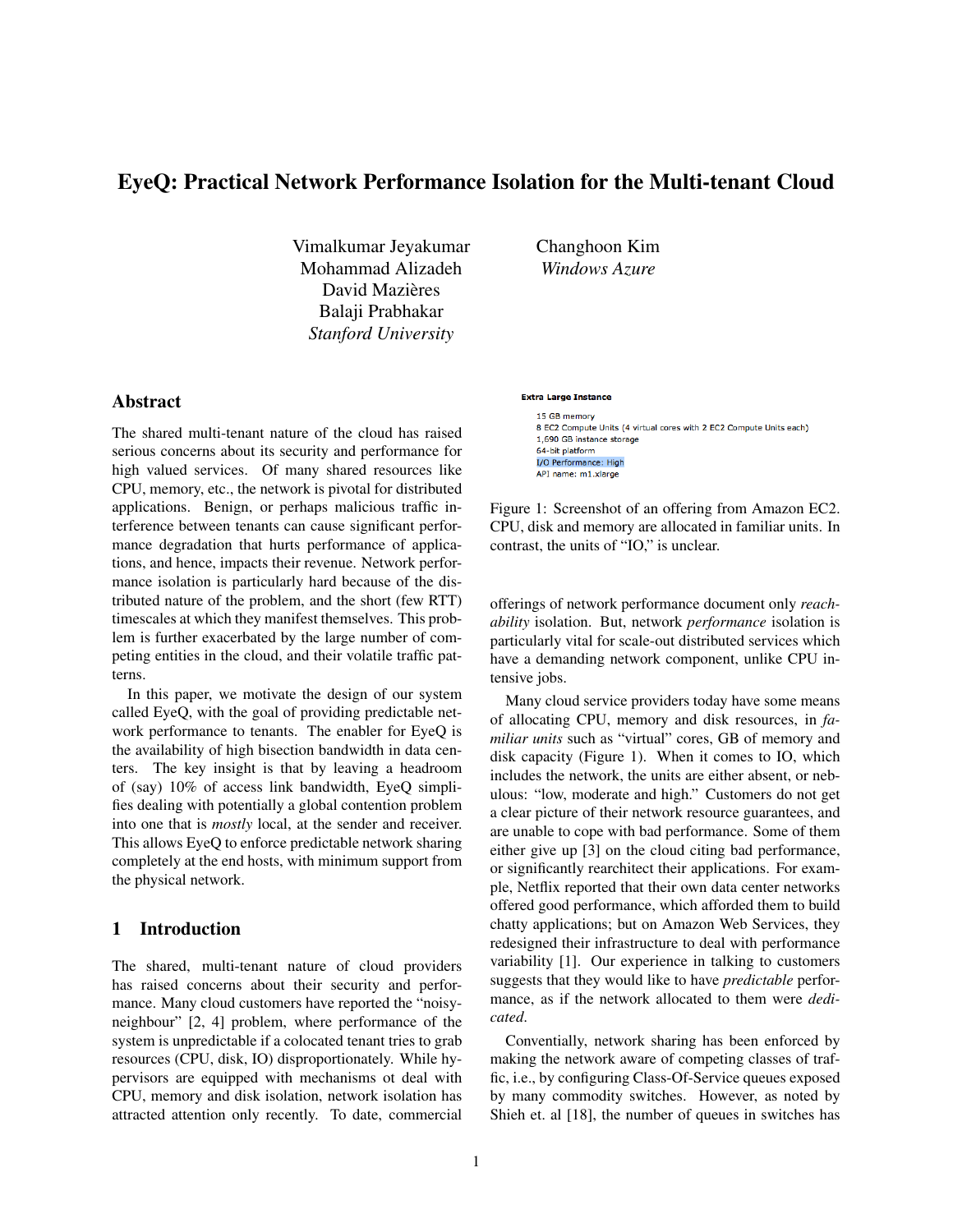not evolved beyond 8 or 16 queues per port. Hence, we need a scalable mechanism to cope up with number of tenants in the cloud. In the rest of this paper, we focus on the problem of sharing the network at large scale: ∼10K tenants, ∼100K servers and ∼1M VMs. Providing predictable network performance—i.e. guarantees on bandwidth, latency, jitter—is hard because, (a) unlike CPU, memory and disk, network contention is a distributed problem: contention can occur anywhere in the network; (b) the number of contending entities and their traffic characteristics are diverse: tens of thousands of tenants with different flavours of TCP, UDP; (c) very short timescale (few milliseconds) contention can affect long term performance (as shown in Figure 2).

To enable a customer to set clear expectations of network performance, we envison that a cloud provider should be able to provision network resources for its tenants, starting with bandwidth, in familiar units: *bits per second*. The provider assures each instance (VM) a guaranteed *minimum* bandwidth, so that the VM is able to transmit and receive at least the chosen capacity. The provider then supports a simple performance abstraction where the customer's 'virtual' network of VMs, in aggregate, perform as if they were connected to a *single switch* with full bisection bandwidth. We asked ourselves, "What are the requirements of a mechanism that tries to enforce such guaranteed performance?" We arrived at the following requirements by talking to developers and operators of a cloud provider; the requirements are by no means complete, but some of these are highlighted by other proposals [6, 18] as well.

- 1. Performance guarantee The mechanism should work in the worst case: it should guarantee bandwidth to VMs, irrespective of the application demands, traffic communication patterns, and network activity of VMs belonging to other tenants.
- 2. Simplicity The mechanism should be simple and should co-exist with network stacks of customers' VMs. It should not rely on any kind of extensive signalling from the application about its bandwidth demands, and should not require customers to overhaul their applications.
- 3. High Utilization The mechanism should retain the statistical multiplexing benefits of the cloud, and not statically allocate resources.
- 4. Scalability The mechanism should scale efficiently with the number of tenants, VMs, servers; the size and speed of the network, i.e. 1Gbps, 10Gbps, 40Gbps, and beyond.

Related Work: Recently, hypervisor based mechanisms have been proposed that mitigate the effect of many (possibly) malicious traffic patterns. Seawall [18] tackled the problem by tunneling packets through endto-end congestion-controlled tunnels. On a link, this achieves weighted max-min fairness between multiple source VMs. The inherent problem of weighted sharing is that a *tenant's* bandwidth share depends on the unknown activity (i.e., number of senders) of other active tenants; this violates our first requirement. Oktopus [6] also made the case for predictability in data center networks, and used an end-to-end mechanism combined with intelligent placement to provide strict bandwidth guarantees. However, Oktopus operated at fairly large timescales (2 seconds). As we will see in §2, it is important for performance isolation mechanisms to react quickly, within a few round trip times. Moreover, Oktopus (and SecondNet [13]) *statically* reserve bandwidth, which violates our third requirement.

The rest of the paper is organized as follows. Section 2 further elaborates the difficulties of sharing the network. Section 3 lays down some design choices that greatly simplify mechanisms for sharing network bandwidth, and Section 3.2 presents a preliminary design for enforcing predictable network performance. Finally, Section 4 concludes with some directions for future work.

#### 2 Why is network sharing hard?

In this section, we will first see why network sharing is a hard problem, and then discuss various scenarios in which performance interference can occur.

Distributed Nature: In a general network topology, contention (or congestion) for bandwidth and latency can happen at any hop inside the network. To cope with increasing application bandwidth demands, modern data center networks have very high bisection bandwidth. Even in such network topologies with large bisection bandwidth, congestion can happen *anywhere* if the traffic does not conform to the hose model [11] (i.e., if the traffic matrix is non-admissible). This situation arises when any link in the network receives traffic at a sustained rate greater than its capacity. If the traffic matrix is admissible, then it is difficult to congest the network core, but it is easy to congest any single "port," i.e., an end-host. This happens if more than one host sends data simultaneously to a receiver (N to 1 traffic pattern).

Traffic diversity: Many cloud environments host tens of thousands of tenants, allowing them to bring their own code and OS. This allows customers to tweak settings in their network stack; use different TCP implementations that have better performance; use multiple TCP connections to boost throughput; disable congestion control, or even use an unreactive UDP session to transmit data.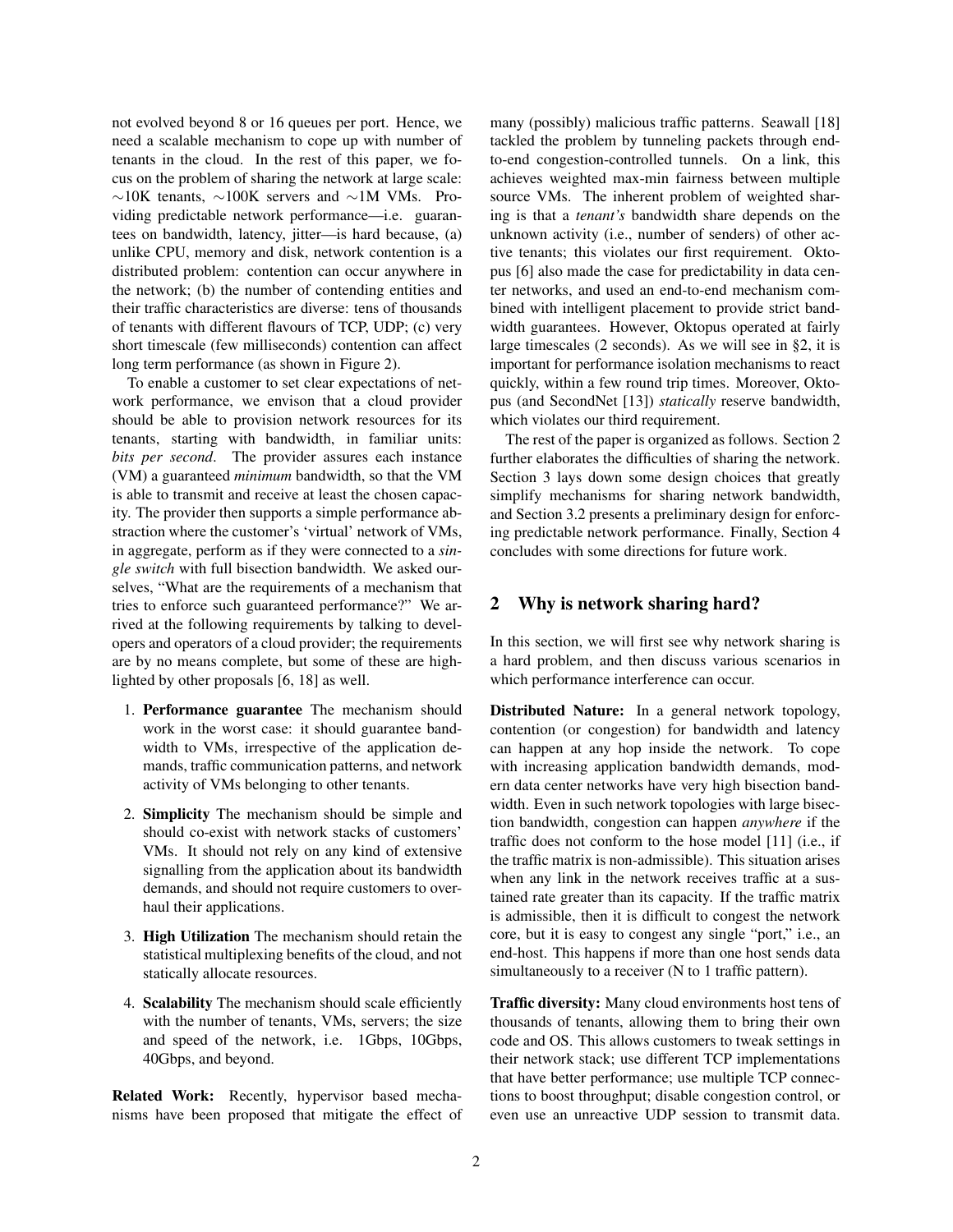

Figure 2: At large timescales (2 second intervals), the UDP tenant's demand is seemingly small. But, at a finer timescale, its bursty nature has an adverse effect on the dynamics of TCP. These finer timescale interactions put a stringent performance requirement on the reaction times of any isolation mechanism, and mechanisms that react at large timescales may not see the big picture.

This diverse nature of application traffic and unknown communication patterns present a significant challenge.

Fine timescales: The maximum end-to-end latency within a data center is becoming smaller, and is currently of the order of few  $100\mu s$ . Since a majority of applications use TCP—which operates at RTT timescales—interactions at small timescales could affect performance. To understand why timescales matter, consider an experiment where there are two tenants TCP (green) and UDP (red), and say we wish to share bandwidth between TCP and UDP in the ratio 2:1. Both tenants send traffic to their servers, that are colocated on an end-host. The TCP tenant starts one long lived flow, but the UDP tenant sends traffic in an ON-OFF bursty fashion so that its average rate is about 2.3Gbps (ON for 10ms, OFF for 20ms, at 7Gbps maximum). Figure 2(b) shows the per-tenant *receive* throughput for both TCP and UDP, aggregated over a 2 second period. The traffic looks benign at such large timescales (Figure 2(b)), when it is actually very bursty at smaller timescales (Figure 2(c)). Such bursty traffic patterns are not uncommon for many multi-tiered applications [7]. The fine timescales of interactions places stringent requirement on the reaction times of any mechanism.

#### 3 Consequences on Design

# 3.1 Network Design

Such stringent requirements of providing predictable performance guarantees to tenants do exist for cloud providers. The network design plays a crucial role in dealing with network resource contention within the data center. Since servers' capital and operational costs account for a large fraction (∼85% [12]) of the total costs of a data center, it is important that the network does not prevent the servers from achieving their full potential [17].

If one is to design a network that offers predictable performance in the presence of unknown and random traffic patterns, the network necessarily needs to have a high, if not full bisection bandwidth. In hindsight, it is not surprising that many recent research efforts [11, 14] have focused on how to build such high bandwidth interconnects from cheap commodity hardware. Further, to ensure that the available bisection bandwidth is well utilized, there is a need for intelligent routing mechanisms; this is an area of active research [5, 16]. These mechanisms bring us one step closer to realizing the data center network as one *giant switching fabric* [19].

### 3.2 Mechanism design

*If one were to view the data center network as a giant switch, how would a bandwidth arbitration mechanism look?* While previous work such as MPTCP [16] and Hedera [5] focus on maximizing the total throughput of the data center fabric, we now discuss a possible answer to the above question, where the goal is enforcing fairness across multiple traffic classes.

Addressing distributed contention: Algorithms for bandwidth sharing (such as weighted round robin), and their implementations (such as deficit round robin), have been designed with the model of an output queued switch. In this model, bandwidth contention is visible locally, at the output port of a switch, where it can be resolved using packet scheduling algorithms. Hence, switch designs that try to provide Quality of Service guarantees strive to emulate an output queued switch, using a switching fabric that has some *speedup* over the edge link capacity. For any arrival traffic pattern to the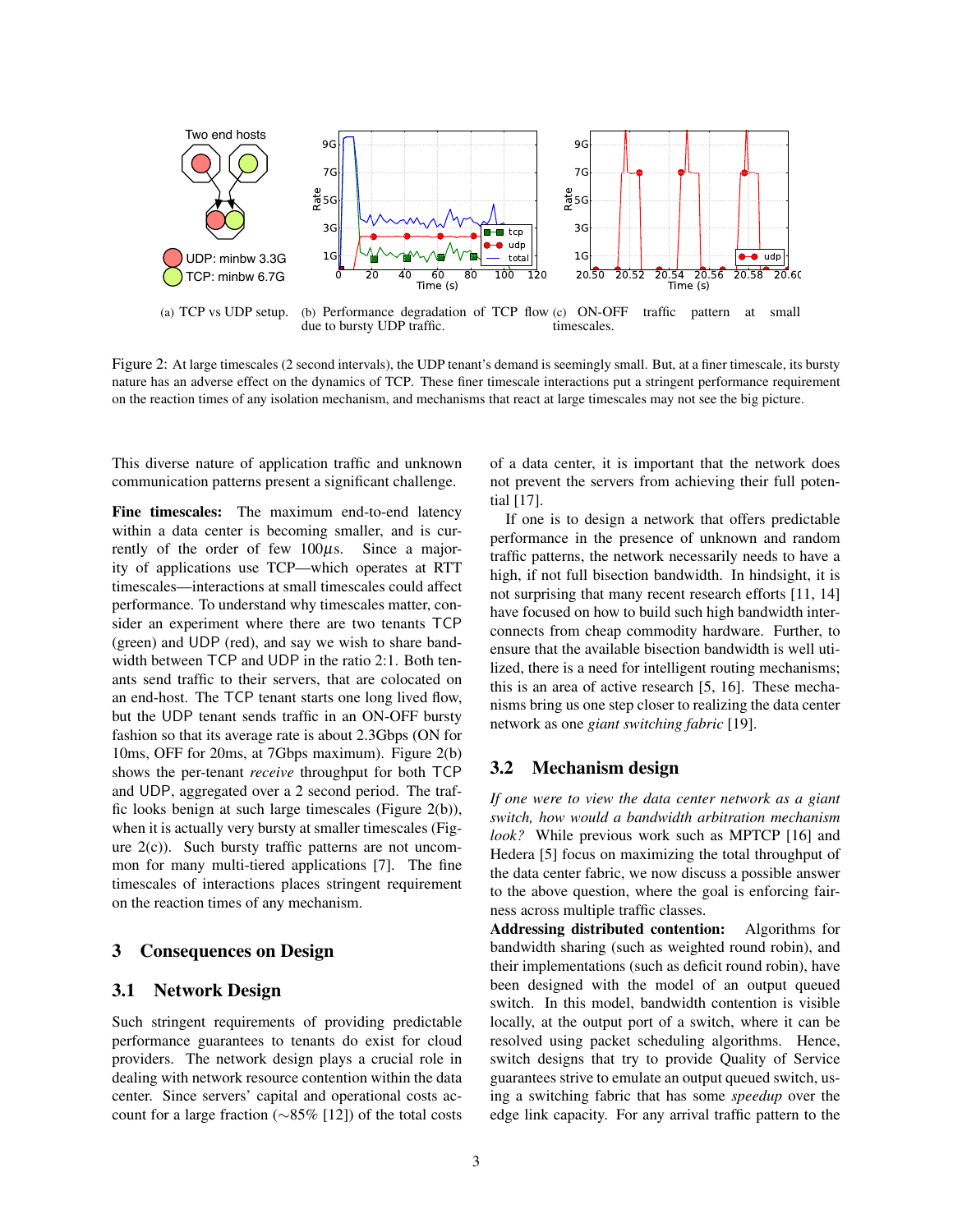

Figure 3: The difficulty of detecting access link contention on the receive path.

switch, it has been shown that a speedup of about 2 is necessary [8], to perfectly emulate an Output Queued Switch. In practice, it has been found that a smaller speedup (between 1.1 and 1.2) usually sufficies [10] to have the same benefits of an Output Queued Switch. The purpose of speedup is to simultaneously ensure that (a) the fabric is not a bottleneck; and (b) contention is moved to the edge (i.e., the output queue), where it can be detected and resolved locally.

The above observation guides the design of our mechanism. Viewing the network as a giant switching fabric greatly simplifies a global network contention problem to a local one: contention for transmit and receive bandwidth of the access link. Contention on the transmit side happens first within the end host, which can be resolved by packet scheduling mechanisms at the VSwitch. Unfortunately, contention at the receiver first occurs at the access link, which is inside the network. As shown in Figure 3, in-network congestion can cause network demands of a VM to go undetected. It is important that the access link contention be quickly detected. To understand this, consider the example shown in Figure 2. When UDP bursts at 7Gbps, the access link saturates (at short-timescales) leading to packet drops. Since the switch is not tenant aware, it drops both TCP and UDP packets, to which TCP aggressively reacts by exponentially backing-off. This 'elasticity' of TCP hides the true demand for bandwidth, and hence, mechanisms that react at timescales larger than a few RTTs cannot differentiate between two cases: one where there is a genuine lack of demand, and the other, where TCP has backed-off. swich, it has been shown that a speedup of about 2 is<br>
Velow the large of about 2 is<br>
Swich. In parcicle, it has been found that a smaller<br>
Syrical End-to-Effective (in the smaller and that is smaller<br>
Syrical Proposition

Introducing a small speedup to the network fabric (over the edge links) mitigates contention from the network, moving it completely to the edge, i.e., the VSwitch port inside the hypervisor. This allows the VSwitch to detect impending network congestion, and accurately account for congestion on a per-VM basis. The speedup effectively gives headroom to prevent packet drops in the network, and allows the VSwitch to tease out the true network demand from the underlying TCP flow, without



Figure 4: Overall system architecture.

measuring the rate at which each VM is receiving traffic at the congestion detectors, the VSwitch signals sources that exceed their fair share. Thus, the VSwitch can enforce rich bandwidth sharing policies—such as minimum, maximum, or weighted bandwidth guarantees—in an end-to-end fashion.

To achieve the effect of speedup, we slow down the end-hosts by detecting congestion when the access link utilization exceeds some fraction  $\gamma$  (less than, but close to 1). This bandwidth headroom of  $(1 - \gamma)$  may seem like a big price to pay, but in some cases, it actually leads to better link utilization (as shown in Figure 5).

Taming traffic diversity: Our notion of performance isolation translates to providing minimum end-to-end bandwidth guarantees to tenants. Thus, to be agnostic to the type of traffic, we treat packets between sourcedestination pairs as a single *meta-flow* whose aggregate rate is controlled through end-to-end congestion control, irrespective of the tenants' network stack.

Embracing timescales: The example shown in Figure 2(a) illustrates the need to react quickly, at timescales of the order of round-trip times. Implementing the endto-end rate control mechanism in a distributed fashion, in the datapath makes it possible to react to congestion in a timely manner, within a few RTTs.

# 3.3 EyeQ Architecture

Figure 4 shows the high level overview of EyeQ's transmit (TX) and receive (RX) datapaths. The TX datapath consists of rate limiters to enforce admission control. Contention at the transmit side is resolved by using a TX-weighted round robin (WRR) scheduler that as-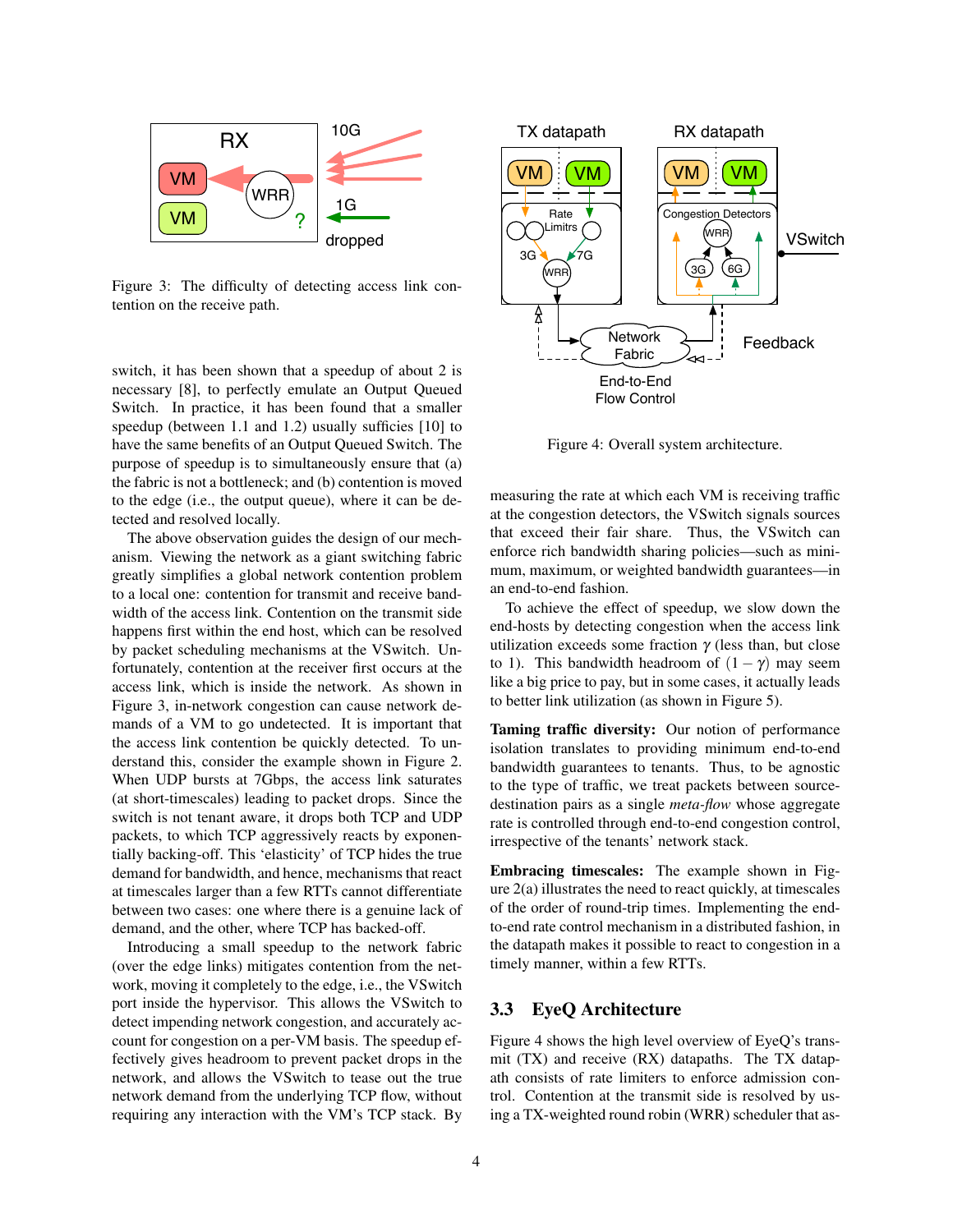

Figure 5: A preliminary prototype of our design helps mitigate the harmful bursty nature of UDP traffic, and let TCP traffic attain its minimum bandwidth guarantee of 6.6Gbps. Figure 2(b) shows the harmful effect of UDP traffic without our isolation mechanism.

sures each VM its (egress) minimum bandwidth guarantee. To ensure that traffic does not congest any receiver, there are multiple per-destination rate limiters. This is analogous to 'Virtual-Output-Queues' in switches; multiple per-destination rate limiters prevent packets to uncongested destinations from head-of-line blocking other packets. These rate limiters vary their sending rate periodically using a control loop similar to TCP's AI/MD process, using feedback generated by the RX datapath.

The RX datapath consists of a number of congestion detectors, one per VM. Each detector is assigned a "fair rate" by the RX-WRR scheduler, and generates feedback whenever the VM exceeds its allotted rate. The congestion detector is clocked by the arrival of packets; if a packet arrives to a VM, and the VM's rate exceeds its share, the congestion detector sends a feedback to the source of the packet. The feedback can be anything: a single bit (such as ECN), or an explicit rate (such as RCP [9]). The RX-WRR scheduler enforces speedup by splitting a maximum of γ *C* between the VMs, where *C* is the physical NIC capacity. The RX datapath works in tandem with the TX datapath to enforce end-to-end flow control.

#### 4 Discussion and Future Work

In this paper, we discussed a mechanism for enforcing network performance isolation in a large multi-tenant environment. We have implemented this design as a Linux Kernel Module, and tested it against many adversarial traffic patterns similar to the scenario discussed in Figure  $2(a)$ . We found that EyeQ is able to mitigate the harmful effects of malicious traffic. In particular, Figure 5 shows how EyeQ protects the TCP tenant from bursty UDP traffic, while simultaneously improving the total network utilization from about 4Gbps (Figure 2(b)) to about 8Gbps.

In-network contention: While high bandwidth network designs present lesser opportunity for in-network contention, it does not eliminate its possibility. EyeQ does not ignore this possibility, but gracefully falls back to per-sender max-min fairness, using tenant agnostic congestion notification mechanisms such as ECN. If the network gets congested on 'large' timescales (such as a few hours), it strongly indicates an unbalanced system design. We believe that the right approach is to invest more on the network, so that it does not "get in the way" of providing customer satisfaction.

Other Scenarios: The mechanism presented in this paper focuses on a particular kind of traffic pattern, which we call "intra-tenant;" communication between VMs of the same tenant happens over a high speed network interconnect, interfering with similar communication patterns of other tenants. However, cloud networks also host services like memcached clusters, storage, load balancers. These services are usually implemented as tenants, and hence "inter-tenant" communication can also result in performance interference. While we demonstrated EyeQ's ability to enforce minimum bandwidth guarantees on a per-VM basis, EyeQ can directly benefit from techniques such as Distributed Rate Limiting [15] that enforce a limit on *aggregate* bandwidth consumption.

Also, a data center has a lot of network capacity, but typically only has ∼100Gbps uplink bandwidth to the Internet. Since tenants share this uplink, it is important to have automated defense mechanisms to protect this bandwidth that is crucial for the infrastructure. And finally, it is equally important to protect the downlink, and defend against attacks originating from the Internet; this is the holy grail of Internet Quality of Service.

# 5 Conclusion

We presented EyeQ, a platform to enforce network sharing policies at large scale. By viewing the data center network as a giant switch, and by trading off a small fraction of the access link bandwidth, EyeQ is able to assure a guaranteed minimum bandwidth guarantees to VMs in a timely fashion, completely at the edge, with minimum support from the network.

## Acknowledgments

This work was partly funded by NSF FIA and Google. Mohammad Alizadeh was supported by Caroline and Fabian Pease Stanford Graduate Fellowship, and by Stanford Experimental Data Center Lab.